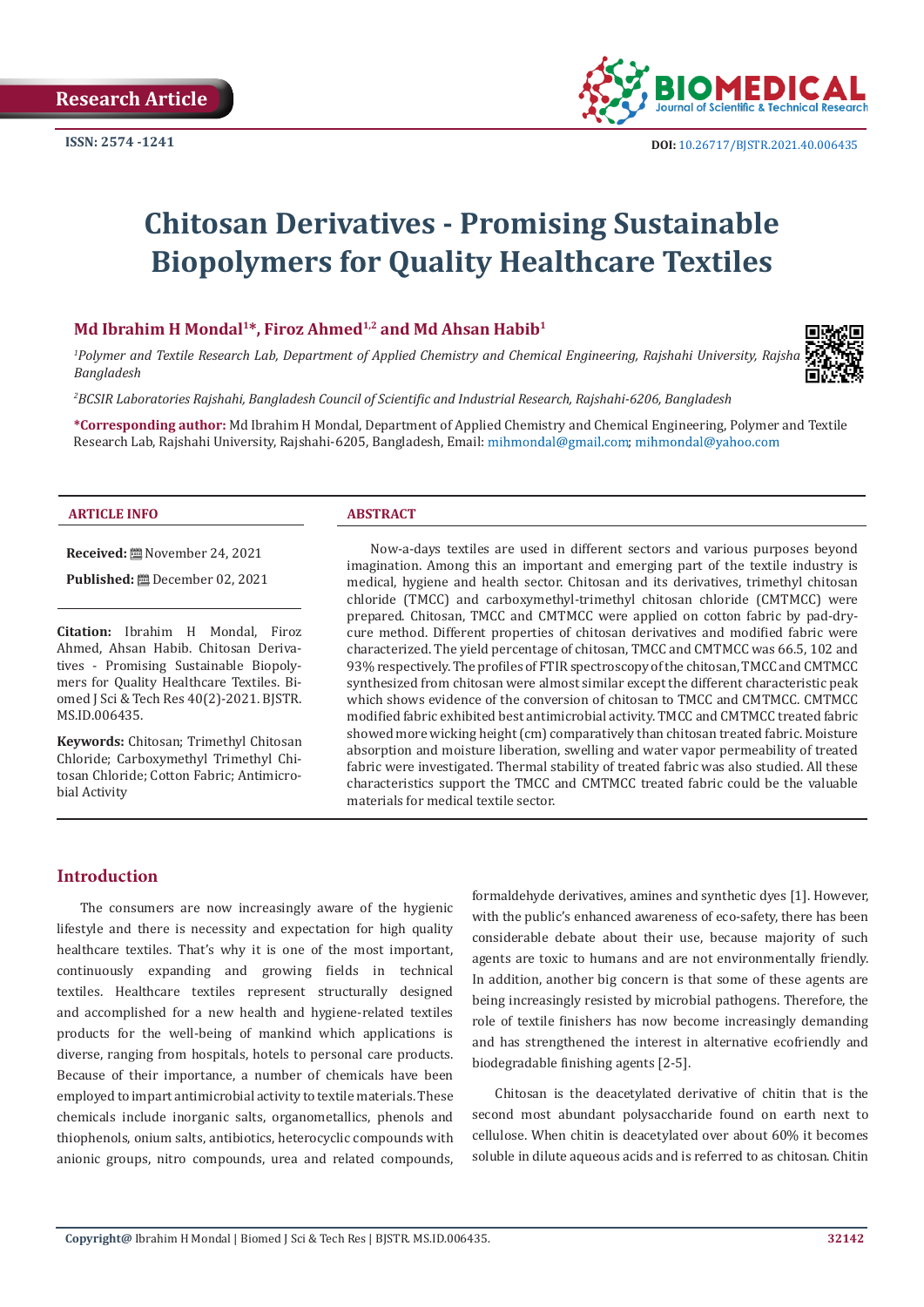is the main component in the shells of crustaceans, such as shrimp, crab [6-9]. Huge amounts of crab and shrimp (prawn) shells have been abandoned as wastes by worldwide seafood companies. This has led to considerable scientific and technological interest in chitin and chitosan as an attempt to utilize these renewable wastes. The applications of chitosan include uses in a variety of areas, such as pharmaceutical and medical applications, paper production, textile dyeing and finishing, fiber formation, wastewater treatment, biotechnology, cosmetics, food processing, and agriculture [10,11]. There is a greater demand for antimicrobial finishes on textile goods. Chitosan, a natural biopolymer, has many chemical attributes, especially its cationic nature, to make it an interesting candidate for these applications. However, the major problems of chitosan are its loss of the antimicrobial activity under alkaline conditions due to its loss of the cationic nature. But chitosan derivatives will overcome that problem due to retain antimicrobial activity in wide range of pH that could have a strong economic, social, and environmental impact, especially in our country.

In view of these ecological, environmental concerns and to overcome the drawback of chitosan, we are going to explore chitosan derivatives which will in turn help to develop next generation healthcare textiles. This will be followed by a focus on some recent developmental works pertaining to antimicrobial finishing of textiles using various "green chemistry" approaches in order to provide safe and novel antimicrobial textiles for aesthetic, hygienic, and healthcare applications in the near future. The specific objectives of the present project are: preparation of sustainable chitosan derivatives from prawn shell waste, modification of cotton fabric with chitosan derivative and antimicrobial assessment and different characterization of modified cotton fabric as for healthcare textiles. The prepared chitosan and its derivatives will be applied on cotton fabric and the modification will be confirmed using FTIR, TGA and DTA techniques. As quality healthcare textile, antimicrobial test, water vapor transmission rate, swelling test, and tensile strength of finished and unfinished cotton fabric will be investigated.

# **Experimental**

#### **Materials**

Shrimp shell was collected from Mongla (near Sundarban forest), Khulna, Bangladesh that are waste of shrimp processing area. Cotton fabrics were collected from Keya spinning mills Ltd., Bangladesh. Escherichia coli and Staphylococcus aureus bacteria are collected from "Biochemistry and Molecular Biology" department of Rajshahi University. All chemicals that were used in the present investigation were of reagent grade.

#### **Methods**

**Processing of Prawn Shell Waste:** Prawn shell was collected, washed, dried, and ground to 40-60 mesh using a hammer mill. The ground prawn shell was then ready for a series of chemical treatment for extraction of chitin. Through a set of chemical treatments demineralization, de-protenization and decolouration of chitin was obtained. Later deacetylation of chitin gave chitosan [12,13].

**Preparation of TMC:** TMC was synthesized through nucleophilic substitution with  $CH_{3}$ I as a reagent, sodium iodide as catalyst and sodium hydroxide (NaOH) as base with N-methyl pyrrolidone (NMP) as solvent [14].

**Preparation of CMTMCC:** CMTMCC was synthesized by reductive carboxymethylation of TMCC that was accomplished by a chemical reaction between TMCC and monochloroacetic acid in the presence of sodium hydroxide. An amount of 0.1 g of dried TMCC was suspended in 10 mL of NMP or isopropanol as solvent and left to stir overnight at 45°C. After 20 min, under continuous stirring, 0.5 mL of 50% NaOH was slowly added to the reaction mixture that was stirred for another 45 min. Subsequently, 0.12 g of monochloroacetate (molar ratio 1:3 to TMC) was added for about 25 min and reaction was left for 3 h at 60 °C under a nitrogen atmosphere in order to avoid TMC degradation. Afterwards, pH was adjusted to neutral with 1M HCl followed by filtration, washing with 70% ethanol and subsequently with anhydrous ethanol. CMTMC precipitate was dried under vacuum, dissolved in distilled water and dialyzed for 3 days against water, changing dialysis medium twice per day. The dialyzed CMTMCC was lyophilized and later analyzed [15].

# **Results and Discussion**

#### **Yield Percentage of Chitin, Chitosan and its Derivatives**

The percentage yield was calculated from the ratio of the dried raw sample and the weight of obtained product. This obtained percentage yield is shown in Table 1. The yield percentage of chitosan, TMCC and CMTMCC was 66.5, 102 and 93 % respectively.

| <b>Observation</b> | Yield $(\% )$ | <b>Basis</b>                        |  |
|--------------------|---------------|-------------------------------------|--|
| Chitin             | 28.37         | On the weight of dried shrimp shell |  |
| Chitosan           | 17.2.         | On the weight of dried shrimp shell |  |
| Chitosan           | 66.15         | On the weight of dry chitin         |  |
| TMCC               | 102           | On weight of chitosan               |  |
| <b>CMTMCC</b>      | 93            | On the weight of TMCC               |  |

**Table 1:** Yield % of chitosan and its derivatives.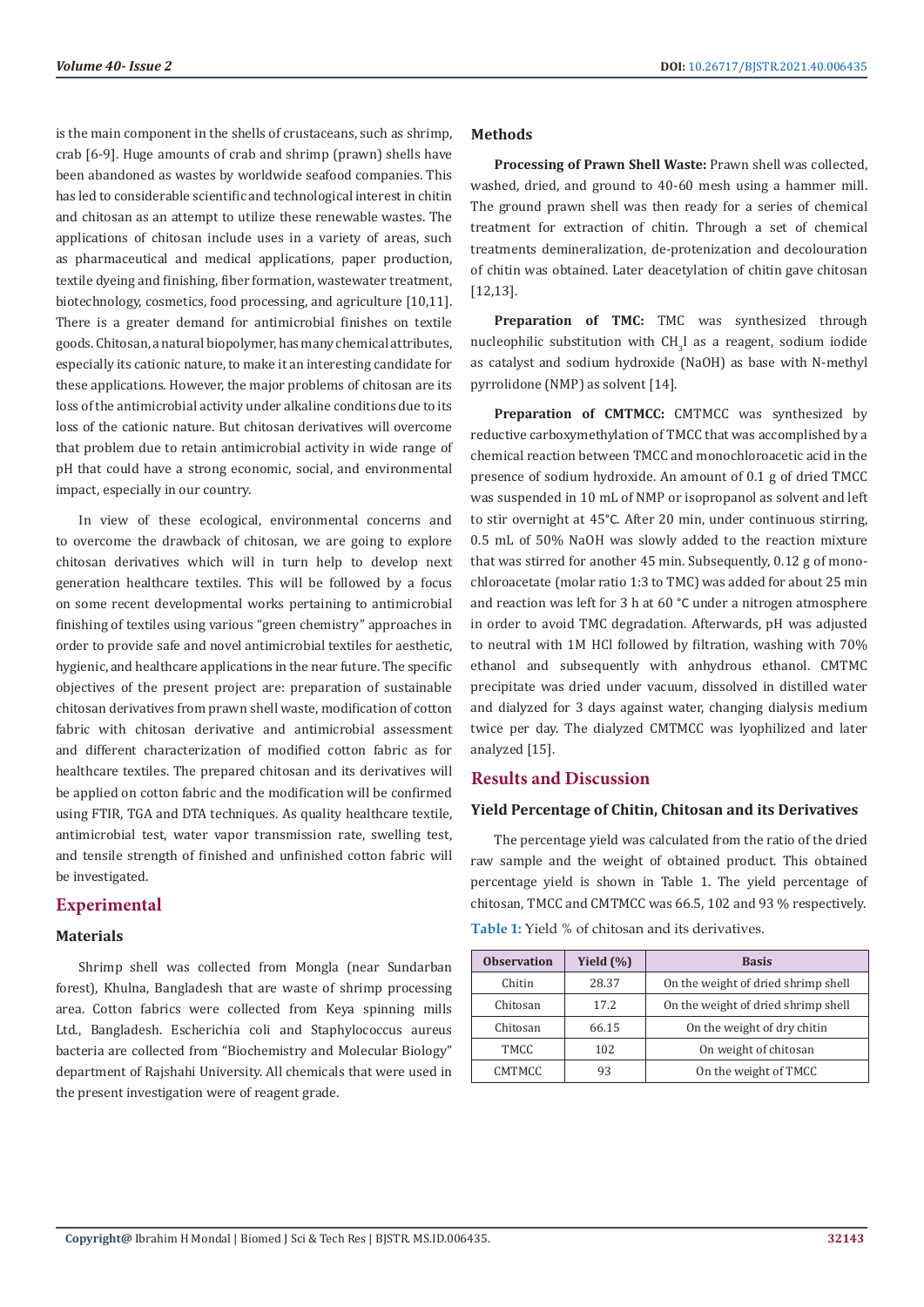#### **FTIR Analysis**

In the FTIR spectrum of the prepared chitosan shown in Figure 1a, there were two absorption peaks at  $1631 \text{ cm}^1$  and  $2919 \text{ cm}^1$ , which correspond to the N−H bending of the primary amine, and the presence of hydroxyl groups respectively. Obvious changes of the FTIR spectra are observed after quaternization of chitosan with methyliodide. In the FTIR spectrum of TMCC, a characteristic peak at 1460 cm-1 indicates the C-H bending of trimethyl ammonium group thus shows evidence of the quaternary ammonium salt group. It should be also noted that the N−H bending (1630 cm-1) of the primary amine disappeared due to the change of the primary amine to the secondary aliphatic amine [16]. A new peak at 1740  $cm<sup>-1</sup>$  was also attributed to the quaternary ammonium in TMCC which is shown in Figure 1b. In addition, the spectrum shows a broad band at around  $3400 \text{ cm}^1$ , probably due to the increased number of hydroxyl groups. The FTIR spectrum of the CMTMCC is shown in Figure 1c. The characteristic peaks of amine (N-H) vibration appeared at  $1594 \text{ cm}^{-1}$  for chitosan. Two new absorption peaks at  $1401$  cm<sup>-1</sup> and  $1610$  cm<sup>-1</sup> were attributed to the methyl group of ammonium and carbonyl group in CMTMCC.



**Figure 1:** The FTIR Spectra of, (a) Chitosan; (b) TMCC; (c) CMTMCC.



**Figure 2:** The FTIR spectra of, (a) Unmodified; (b) Chitosan modified; (c) TMCC modified; (d) CMTMCC modified cotton fabric.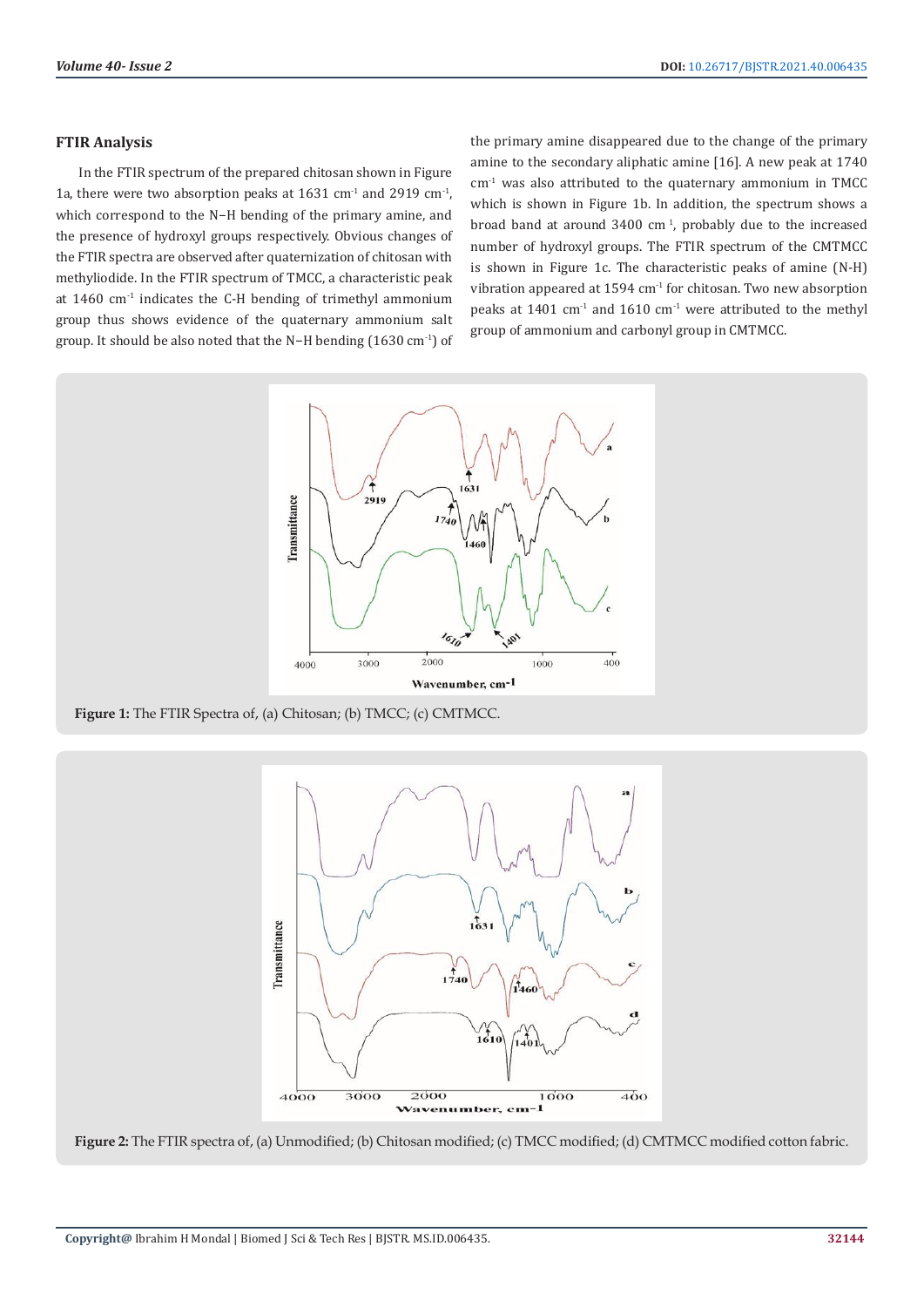The profiles of FTIR spectroscopy of the chitosan, TMCC and CMTMCC synthesized from chitosan are almost similar but have different characteristic peak which shows evidence of the conversion of chitosan to TMCC and CMTMCC.The FTIR spectra of unmodified, chitosan, TMCC modified and CMTMCC modified cotton fabrics were shown in Figure 2. The obtained spectra of both types of fabrics were mostly similar except the new additional peak in the modified cotton fabrics. In case of chitosan modified cotton fabric a new peak at 1631 cm-1 was appeared due to the N-H bending of primary amine. Similarly, characteristic peaks at 1460  $cm<sup>-1</sup>$  (C-H bending of trimethyl ammonium group) and 1610  $cm<sup>-1</sup>$ (carbonyl group) were attributed to TMCC and CMTMCC modified

cotton fabric.

#### **Surface Morphology**

Surface morphology of the unmodified and modified cotton fabric were evaluated using three dimensional images getting from scanning electron microscope Figure 3. Unmodified cotton fabric exhibits regular surface as well as no adherence. Besides modified fabrics were overlaid with mentioned modifier which reveals little bit irregular, or microstructure roughness helps to increase surface area as well as antimicrobial functionality [17]. Conglomerated granule was evidently visible on the fiber surface which proofs the attachment of applied modifier on the fabric.



**Figure 3:** The SEM images of, (a) Unmodified; (b) Chitosan modified; (c) TMCC modified; (d) CMTMCC modified cotton fabric.

## **Antimicrobial Activity**

Minimum Inhibition Concentration (MIC) describes the minimum concentration of the modifier in which concentration the multiplication of the bacteria is inhibited. For being different in structure, different modifiers have variation in antimicrobial activity. The Table 2 & Figure 4 show that antimicrobial activity of chitosan, TMCC and CMTMCC treated modified fabric. Chitosan have antimicrobial activity against both *E. coli* and *S. aureus*, because of the positive charge on the C-2 of the glucosamine monomer below pH 6. The exact mechanism of the antimicrobial action of chitosan, and

their derivatives is still unknown, but different mechanisms have been proposed. Interaction between positively charged chitosan molecules and negatively charged microbial cell membranes leads to the leakage of proteinaceous and other intracellular constituents. Chitosan acted mainly on the outer surface of the bacteria. At a lower concentration the polycationic chitosan does probably bind to the negatively charged bacterial surface to cause agglutination, while at higher concentrations, the larger number of positive charges may have imparted a net positive charge to the bacterial surfaces to keep them in suspension [18,19]. Chitosan interacts with the membrane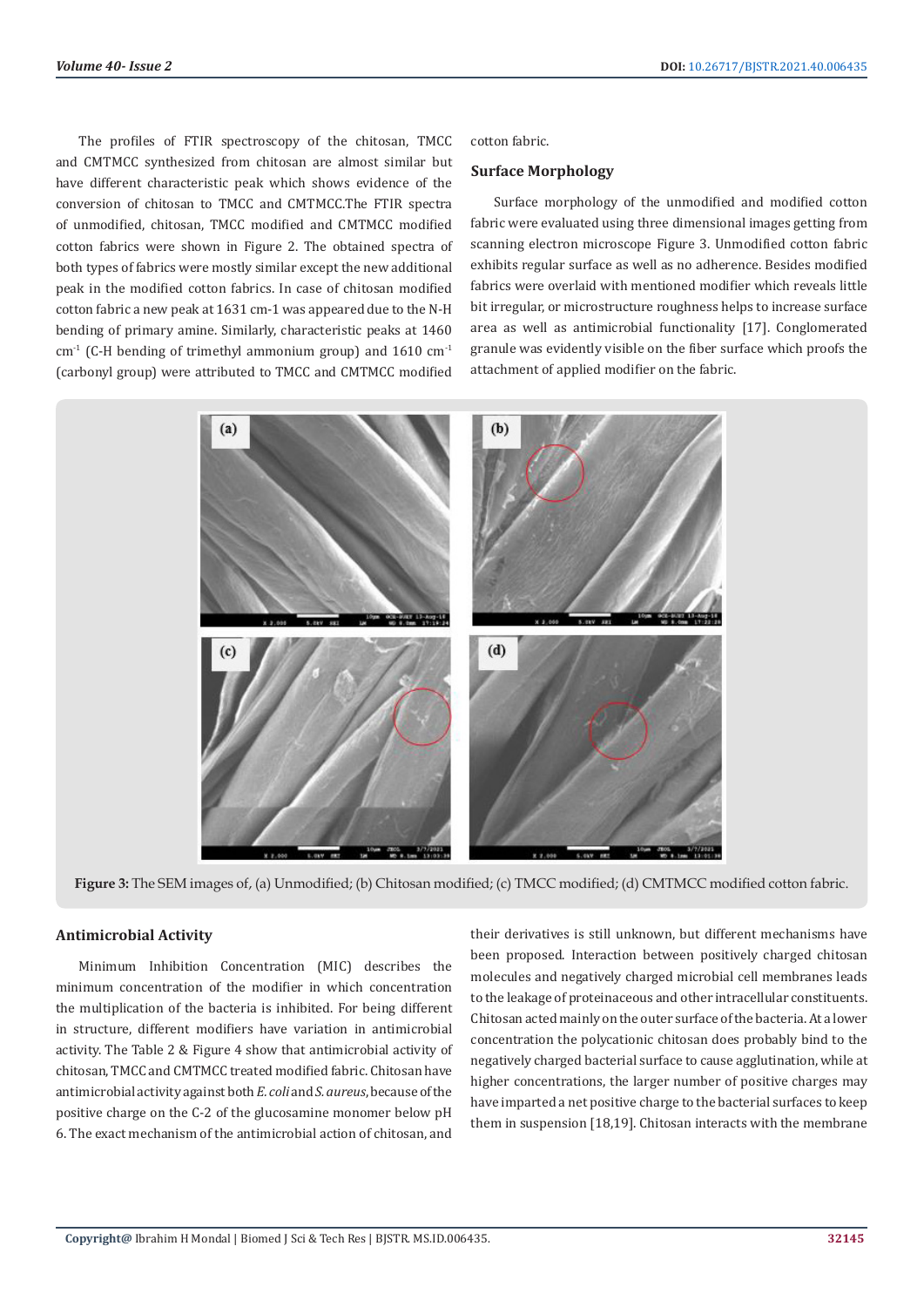of the cell to alter cell permeability. But the problem is that it has lower solubility above pH 6 and also its lower attachment capacity on cotton fabric [20]. For TMCC, the mechanism of antimicrobial activity using on cotton fabric is almost similar to chitosan. The

slight difference in antimicrobial activity of chitosan and TMCC is due to having positive charge in nitrogen atom and its higher solubility in water than chitosan.



**Figure 4:** Antimicrobial activity of unmodified and modified cotton fabric against *S. aureus* and *E. coli* stain.

**Table 2:** Antimicrobial activity of chitosan, TMCC and CMTMCC treated modified fabrics.

| <b>Observation</b>           | MIC (mg/L)<br>value for E. Coli | $MIC (mg/L)$ value<br>for <i>S. aureus</i> |  |
|------------------------------|---------------------------------|--------------------------------------------|--|
| Chitosan treated fabric      | 10                              | 5.5                                        |  |
| TMCC treated fabric          | 6.5                             | 3.6                                        |  |
| <b>CMTMCC</b> treated fabric | 5.6                             | 3.2                                        |  |

The antimicrobial action is believed to occur when the compounds are absorbed onto the bacterial cell surface, increasing the permeability of the lipid cell membrane and causing death through the loss of essential cell materials. In addition, these derivatives of chitosan are generally more active against grampositive and gram-negative bacteria than chitosan. This effect is believed to be due to adsorption of the polymers onto the bacterial cell surface and membrane with subsequent disruption of membrane integrity. Antimicrobial activity generally increases as the content of the quaternary ammonium moiety increases comparatively than chitosan. CMTMCC has better antimicrobial activity than chitosan and TMCC. Here the mechanism is approximately same to them but the difference is that the attachment capacity of CMTMCC (MIC=5.8mg/L for *E. coli* and 3.3 mg/L for *S. aureus*) is more than chitosan and TMCC on the cotton fabric.

# **Wicking, Moisture Absorption, Moisture Liberation and Swelling Test Result**

**Wicking Test:** Wicking is the spontaneous flow of a liquid in a porous substrate, driven by capillary forces. Because capillary forces are caused by wetting, wicking is a result of spontaneous wetting in a capillary system. The wicking test results for untreated cotton fabric, chitosan, TMCC and CMTMCC modified cotton are given in Table 3. Untreated cotton fabric shows lower wicking height than the treated cotton fabrics due to the absence of the coating of chitosan, TMCC, and CMTMCC having channel like structure on cotton fabric. Chitosan and its derivatives show higher wicking height (cm). TMCC and CMTMCC have also higher wicking height (cm) comparatively than chitosan treated fabric. The reason for this is TMCC and CMTMCC have channel like structure same as chitosan and also have the presence of positive charge which helps to attract water molecules.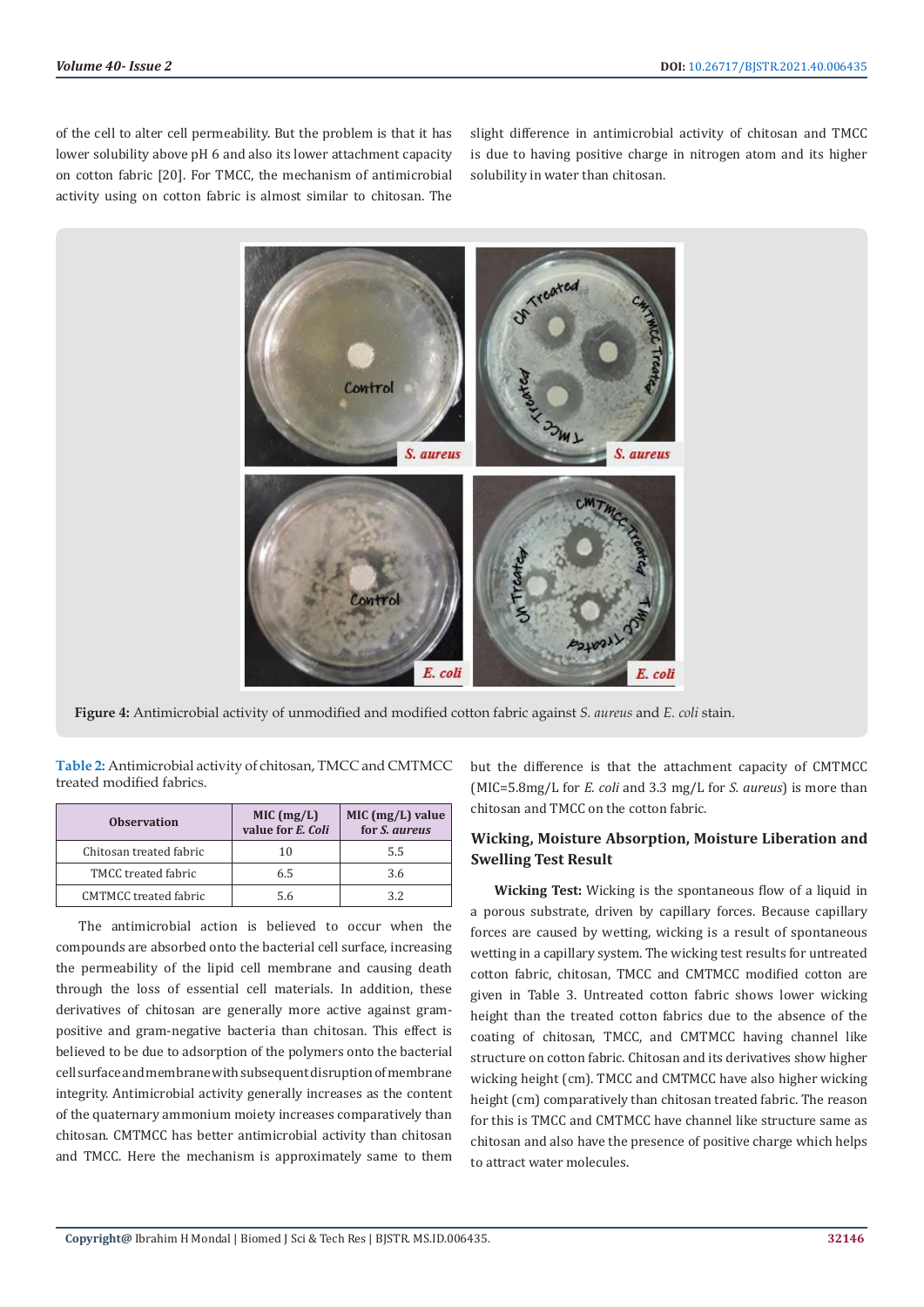**Moisture Absorption:** The properties of cotton fiber are strongly affected by moisture content because it is a hygroscopic fiber and absorbs or desorbs moisture from the surrounding atmosphere. In general, the fibers that absorb the greatest amount of moisture are the ones whose properties change the most. The main types of properties affected are: dimensional, mechanical and electrical. The molecular structure of the cotton fiber includes hydroxyl groups that attract water molecules and hydrogen bond with the cellulose [21]. Ability to retain a liquid in the fabric is known as absorption. Absorption consists of several parts, first the fiber surface is wetted and the liquid is transported into the voids between the fibers and are absorbed into the fibers and diffuse [22]. The moisture absorption test results are given in Table 3. The rate of moisture absorption in untreated fabric sample decreased as compared to the treated fabric due to the absence of channel like structure. On the other hand, chitosan, TMCC, and CMTMCC treated cotton fabrics show more moisture absorption (%) due to the presence of hydroxyl groups (-OH) and channel like structure. Also for having the good attachment capacity on cotton fabric CMTMCC treated cotton fabric showed higher moisture absorption (%).

**Moisture Liberation:** The moisture liberation ability is one of the crucial factors for wounds healing, because wound dressing manages the moisture on the surface and bed of the wound by absorbing and releasing exudates. The Moisture liberation test results of untreated and treated cotton fabrics are given in Table

3. Untreated fabric can easily liberate moisture because of having low capillaries. On the other hand, chitosan, TMCC, and CMTMCC treated cotton fabrics have channel like structure and for this it is unable to moisture liberation.

**Swelling Test:** Moisture/liquid transport in textile fabrics is one of the critical factors affecting physiological comfort. In conditions where wearers sweat a lot (e.g. high-level bodily activity), it is not only desirable for the fabric next to the skin to absorb liquid rapidly but also to transport it through the fabric promptly to avoid the discomfort of the fabric sticking to the skin. The comfort afforded by textile fabrics can be improved by understanding the liquid transport mechanism [23]. The swelling capacity of an antibacterial fabric plays an important role in the antibacterial activity, wound healing capacity, and for biomedical application due to their high water/solvent holding capacity. They can further absorb a slight to moderate amount of the wound exudates by swelling which helps in fast healing of the wound. The swelling test results are list in Table 3. Swelling % of untreated fabric is lower than others because of lacking the cross-linked channel structure to hold water for being swollen. Then the swelling capacity of CMTMCC is more than others for having not only the presence of hydrophilic groups in the film networks - as like as chitosan and TMCC which assist in improving the swelling characteristic of the fabric but also N atom containing positive charge and higher attachment capacity to the fabric.

| <b>Observation</b>      | Wicking height (cm) | <b>Moisture Absorption (%)</b> | Moisture Liberation (%) | Swelling $(\% )$ |
|-------------------------|---------------------|--------------------------------|-------------------------|------------------|
| Untreated cotton fabric | 1.4                 | 17.5                           | 28.5                    | 117.5            |
| Chitosan treated fabric | 3.5                 | 25.5                           | 19.4                    | 161.7            |
| TMCC treated fabric     | 3.9                 | 28.9                           | 18.1                    | 196.4            |
| CMTMCC treated fabric   | 4.3                 |                                | 16.2                    | 209.5            |

**Table 3:** Wicking, moisture absorption, moisture liberation and swelling test result of unmodified and modified cotton fabric.

## **Water Vapor Permeability (WVP) Test**

Bolton studied a variety of dressings and determined that a WVTR of about 840 g/m<sup>2</sup> /day is required to maintain a moist wound surface [24]. Water Vapor permeability occurs mainly for having different vapor pressure on both sides of the cotton fabrics. The WVP test results are given in Table 4. WVP of untreated cotton fabric is high because covering of fabrics with modifiers isn't occurred on it. For Chitosan, TMCC, and CMTMCC treated fabrics WVP comparatively increases due to the presence of hydroxyl groups. Here after applying Chitosan, TMCC, and CMTMCC on cotton fabric hydrophilic properties are raised and channel like structures are formed which attract water vapor and help to pass away to the outer side of the fabric to saturate the outer side. Among of them CMTMCC have higher WVP because it further has higher attachment capacity on cotton fabric causes more water vapor permeability through cotton fabrics. Fabrics used for wound dressing should have neither higher nor lower WVP value. So for this CMTMCC treated cotton fabrics are more suitable to provide moist wound condition.

**Table 4:** WVP  $(g/m^2/day)$  test of unmodified and modified cotton fabric.

| <b>Observation</b>      | $WVP(g/m^2/day)$ |  |  |
|-------------------------|------------------|--|--|
| Untreated cotton fabric | 1375.4           |  |  |
| Chitosan treated fabric | 848.2            |  |  |
| TMCC treated fabric     | 856.3            |  |  |
| CMTMCC treated fabric   | 880 5            |  |  |

## **Tensile Strength Test**

The tensile strength is one of the most important physical properties of the fabrics. The tensile strength of the fabric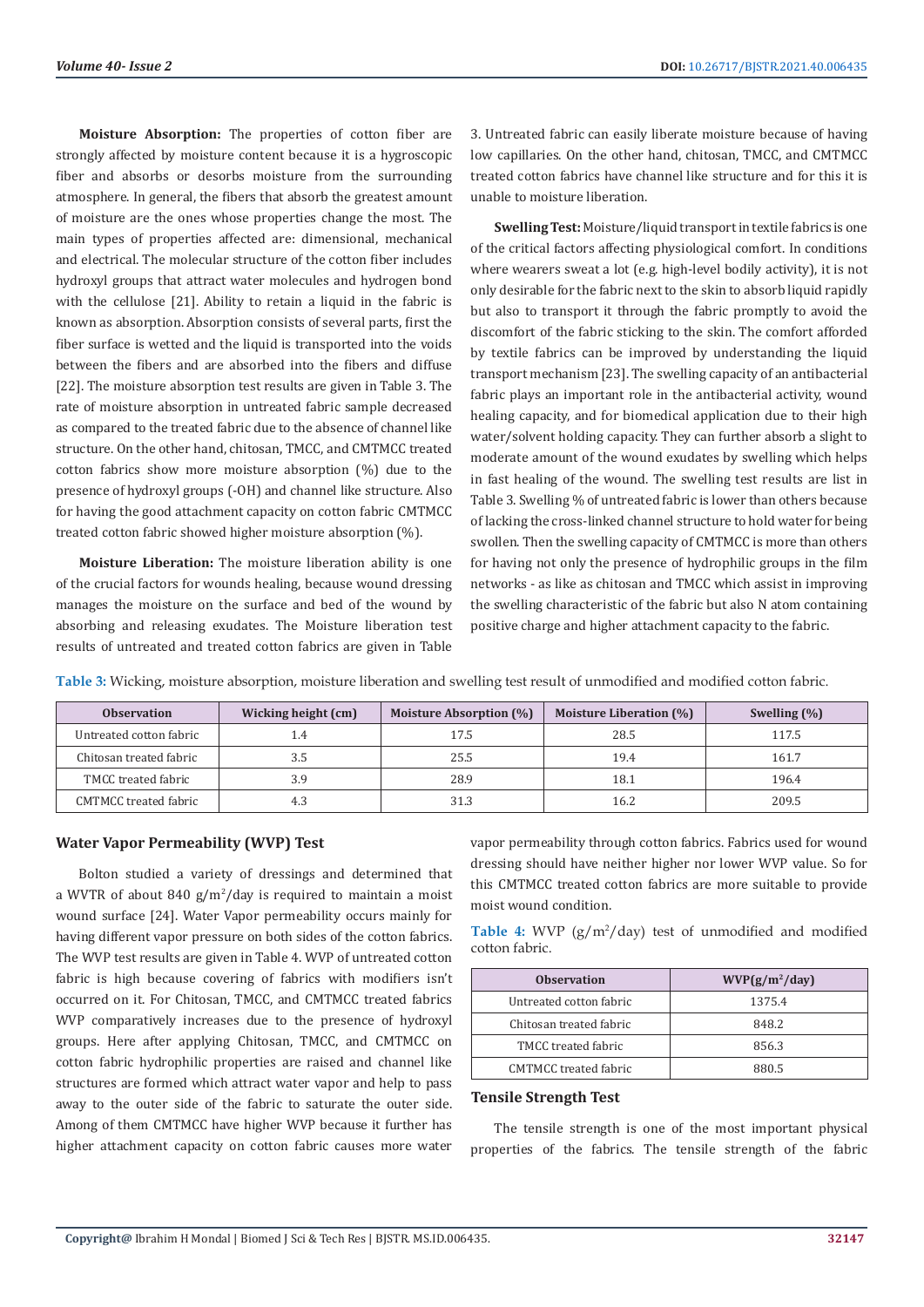contributes greatly to its quality as well as its life. The strength of the fabrics depends on of many different factors that affect it. Molecular structure, temperature, composition, are some of the factors that are responsible for the increase or decrease in the tensile strength of fabric. It is well known that chitosan significantly imparts stiffness in fabric and affect tensile strength of fabric. In this study cotton fabrics are bio-scoured in presence of cellulase enzyme and for this hydrolysis is occurred which causes the loss of tensile strength of cotton fabric. Then to regain the tensile strength

the cotton fabrics are treated with chitosan and its derivatives. Tensile strength test results are listed in Table 5. Tensile strength of untreated fabric is low due to hydrolysis during bio-scouring with cellulase. For the chitosan, TMCC, and CMTMCC treated cotton fabrics, tensile strength increases because of binding between fibres and yarns. Chitosan, TMCC, and CMTMCC to bind fibres and yarns and increases tensile strength. Among the samples, CMTMCC treated fabric have higher tensile strength than others.

| Table 5: Elongation % and Tensile strength test (N) of unmodified and modified cotton fabric. |  |  |  |
|-----------------------------------------------------------------------------------------------|--|--|--|
|-----------------------------------------------------------------------------------------------|--|--|--|

| <b>Observation</b>           | <b>Elongation</b> % In Warp<br>Way | <b>Tensile Strength in Warp</b><br><b>Way</b> | <b>Elongation % In Weft</b><br>Way | <b>Tensile Strength in Weft</b><br><b>Way</b> |
|------------------------------|------------------------------------|-----------------------------------------------|------------------------------------|-----------------------------------------------|
| Untreated cotton fabric      | 8.5                                | 285                                           | 25.5                               | 670                                           |
| Chitosan treated fabric      | 10                                 | 328                                           | 24.5                               | 872                                           |
| TMCC treated fabric          | 10.6                               | 364                                           | 27.1                               | 776                                           |
| <b>CMTMCC</b> treated fabric | 10.75                              | 378                                           | 28.5                               | 879                                           |

## **Thermal Analysis**



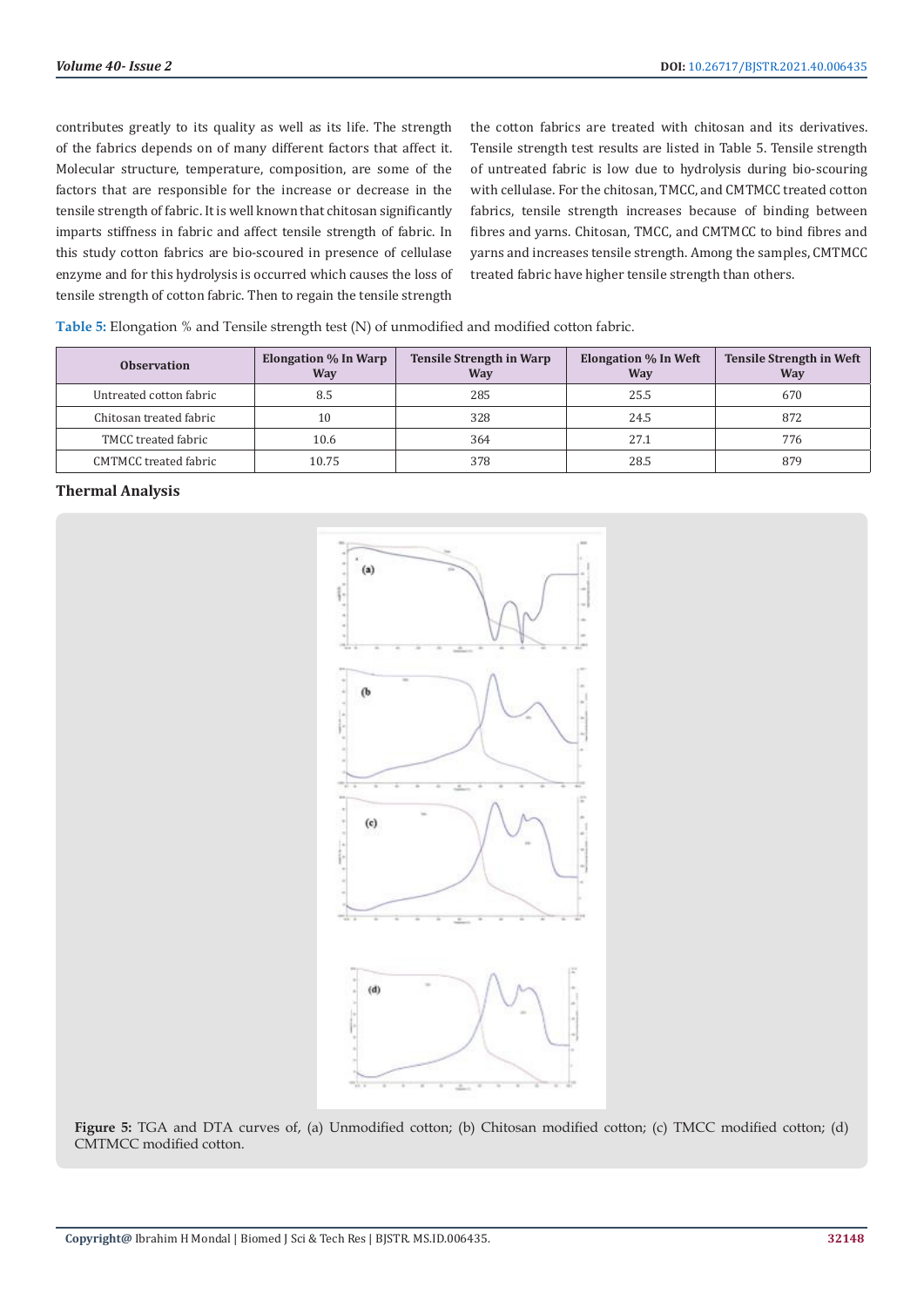Figure 5 shows TGA and DTA curves of unmodified-, chitosan modified-, TMCC modified- and CMTMCC modified cotton fabrics. It can be seen that the initial decomposition temperature of unmodified cotton fabric is  $225^{\circ}$ C as shown in Table 6. Also, for DSC curve it is observed that there is a exothermic peak at 450°C which corresponds the burning of the char present in cotton fabric during oxidation. Figure 5b represents TGA and DTA curve for chitosan treated cotton fabric, from this Figure it is obtained two exothermic peaks are seen which correspond to the burning of the incorporated hydrogens and the burning of the char of cotton fabric. The initial decomposition temperature of chitosan cotton fabric is 310OC as shown in Table 6. Now from Figure 5c it is obtained that at 50°C phase transition is occurred, at 80°Can endothermic peak is appeared due to melting behavior and at 340°C another endothermic peak is occurred for the same at 50°C. In this Figure the Initial decomposition temperature was 315°C. And Initial decomposition temperature of CMTMCC modified cotton was 290°C as shown in Table 6.

| Name of Sample           | Ti $(°C)$ | Char Yield at 500°C | DTA Maxima $(^{\circ}C)$ | Nature of DTA peak | DTA Peak Range (°C) |
|--------------------------|-----------|---------------------|--------------------------|--------------------|---------------------|
| Unmodified cotton        | 225       | 1.35                | 450                      | Exothermic         | 440-460             |
| Chitosan modified cotton | 310       | 4.959               | 425                      | Exothermic         | 415-440             |
| TMCC modified cotton     | 315       | 0.941               | 430                      | Exothermic         | 420-440             |
| CMTMCC modified cotton   | 290       | 3.674               | 435                      | Exothermic         | 425-445             |

# **Conclusion**

Different experimental methods were established that chitosan, TMCC and CMTMCC were successfully attached on cotton fabric by pad-dry-cure method. Among the samples, CMTMCC treated fabric have higher tensile strength than others. The rate of moisture absorption in untreated fabric sample decreased as compared to the treated fabric. Antimicrobial activity is the main factor for medical and health care textiles. In this study, chitosan derivatives TMCC and CMTMCC treated cotton fabric exhibited excellent antimicrobial performance. It is expected that this sustainable chitosan derivatives-based healthcare textile retaining durable antimicrobial activities that will be used in hospitals, hotels and personal cares textiles as not only fashion and comfort but also safeguard for human health without disturbing environment. At the same time, the project will help to utilize the by-product or wastage of prawn processing industries.

## **Acknowledgment**

The authors would like to acknowledge the Faculty of Engineering, Rajshahi University, Bangladesh for funding the Project Ref. No.: 1208/5/52/RU/Eng-10/2019-2020.

## **References**

- 1. [Gao Y, Cranston R \(2008\) Recent advances in antimicrobial treatments of](https://journals.sagepub.com/doi/10.1177/0040517507082332)  [textiles. Textile research journal 78\(1\): 60-72.](https://journals.sagepub.com/doi/10.1177/0040517507082332)
- 2. [Ibrahim N, Hussain CM \(2021\) Green Chemistry for Sustainable Textiles.](https://www.elsevier.com/books/green-chemistry-for-sustainable-textiles/ibrahim/978-0-323-85204-3)  [Modern Design and Approaches. Woodhead Publishing, UK.](https://www.elsevier.com/books/green-chemistry-for-sustainable-textiles/ibrahim/978-0-323-85204-3)
- 3. Periyasamy AP, Venkatesan H (2017) Eco-materials in Textile Finishing. In: Martínez LMT, Kharissova OV, Kharisov BI (Eds.)., Handbook of Ecomaterials. Springer Nature Switzerland, pp: 1461-1482.
- 4. [Khan MI, Ahmad A, Khan SA, Yusuf M, Shahid M, et al. \(2011\) Assessment](https://www.sciencedirect.com/science/article/abs/pii/S0959652611000898)  [of antimicrobial activity of catechu and its dyed substrate. Journal of](https://www.sciencedirect.com/science/article/abs/pii/S0959652611000898)  [Cleaner Production 19\(12\): 1385-1394.](https://www.sciencedirect.com/science/article/abs/pii/S0959652611000898)
- 5. [Oh SW, Kang MN, Cho CW, Lee MW \(1997\) Detection of carcinogenic](https://www.infona.pl/resource/bwmeta1.element.elsevier-c6be7137-517f-3228-afc2-d2cb340e3fbb) [amines from dyestuffs or dyed substrates. Dyes and Pigments 33\(2\):](https://www.infona.pl/resource/bwmeta1.element.elsevier-c6be7137-517f-3228-afc2-d2cb340e3fbb) [119-135.](https://www.infona.pl/resource/bwmeta1.element.elsevier-c6be7137-517f-3228-afc2-d2cb340e3fbb)
- 6. Roy JC, Salaü[n F, Giraud S, Ferri A \(2017\) Chapter -7. Solubility of Chitin:](https://www.intechopen.com/chapters/57402) [Solvents, Solution Behaviors and Their Related mechanism. In: Xu Z](https://www.intechopen.com/chapters/57402) [\(Edt.\)., Solubility of Polysaccharides. Intech Open.](https://www.intechopen.com/chapters/57402)
- 7. [Elieh-Ali-Komi D, Hamblin MR \(2016\) Chitin and Chitosan: Production](https://pubmed.ncbi.nlm.nih.gov/27819009/) [and Application of Versatile Biomedical Nanomaterials. International](https://pubmed.ncbi.nlm.nih.gov/27819009/) [Journal of Advanced Research 4\(3\): 411-427.](https://pubmed.ncbi.nlm.nih.gov/27819009/)
- 8. [Rajendran R, Rajalakshmi V, Radhai R \(2014\) Fabrication of antimicrobial](https://www.cabdirect.org/cabdirect/abstract/20143284161) [medical textiles using V. Negundo loaded nanoparticle. International](https://www.cabdirect.org/cabdirect/abstract/20143284161) [Journal of Pharmacy and Pharmaceutical Sciences 3\(8\): 1394-1406.](https://www.cabdirect.org/cabdirect/abstract/20143284161)
- 9. [Dash M, Chiellini F, Ottenbrite RM, Chiellini E \(2011\) Chitosan-A versatile](https://www.sciencedirect.com/science/article/pii/S007967001100027X) [semi-synthetic polymer in biomedical applications. Biomaterials](https://www.sciencedirect.com/science/article/pii/S007967001100027X) [Progress in Polymer Science 36\(8\): 981-1014.](https://www.sciencedirect.com/science/article/pii/S007967001100027X)
- 10. [Bouhenna M, Salah R, Bakour R, Drouiche N, Abdi N, et al. \(2015\) Effects](https://pubmed.ncbi.nlm.nih.gov/26013739/) [of chitin and its derivatives on human cancer cells lines. Environmental](https://pubmed.ncbi.nlm.nih.gov/26013739/) [Science and Pollution Research 22\(20\): 15579-15586.](https://pubmed.ncbi.nlm.nih.gov/26013739/)
- 11. [Ahmed TA, Aljaeid BM \(2016\) Preparation, characterization, and](https://pubmed.ncbi.nlm.nih.gov/26869768/) [potential application of chitosan, chitosan derivatives, and chitosan](https://pubmed.ncbi.nlm.nih.gov/26869768/) [metal nanoparticles in pharmaceutical drug delivery. Drug design,](https://pubmed.ncbi.nlm.nih.gov/26869768/) [development and therapy 10: 483-507.](https://pubmed.ncbi.nlm.nih.gov/26869768/)
- 12. [Hamdan IA, Alhnon, FJ \(2020\) Extraction, characterization and](https://iopscience.iop.org/article/10.1088/1742-6596/1660/1/012023/pdf) [bioactivity of chitosan from farms shrimps of Basra province by](https://iopscience.iop.org/article/10.1088/1742-6596/1660/1/012023/pdf) chemical method. Journal of Physics: Conference Series. 1<sup>st</sup> International [Conference on Pure Science \(ISCPS-2020\).](https://iopscience.iop.org/article/10.1088/1742-6596/1660/1/012023/pdf)
- 13. [Alam R, Khan MA, Khan RA, Ghosal S, Mondal MIH, et al. \(2008\) Study](https://www.researchgate.net/publication/227191307_Study_on_the_Physico-mechanical_Properties_of_Photo-cured_Chitosan_Films_with_Oligomer_and_Acrylate_Monomer) [on the physic mechanical properties of photo-cured chitosan films with](https://www.researchgate.net/publication/227191307_Study_on_the_Physico-mechanical_Properties_of_Photo-cured_Chitosan_Films_with_Oligomer_and_Acrylate_Monomer) [oligomer and acrylate monomer. Journal of Polymers and Environment](https://www.researchgate.net/publication/227191307_Study_on_the_Physico-mechanical_Properties_of_Photo-cured_Chitosan_Films_with_Oligomer_and_Acrylate_Monomer) [16\(3\): 213-219.](https://www.researchgate.net/publication/227191307_Study_on_the_Physico-mechanical_Properties_of_Photo-cured_Chitosan_Films_with_Oligomer_and_Acrylate_Monomer)
- 14. [Sieval AB, Thanou M, Kotze AF, Verhoef JC, Brussee J, et al. \(1998\)](https://www.sciencedirect.com/science/article/abs/pii/S0144861798000095) [Preparation and NMR characterization of highly substitutedN-trimethyl](https://www.sciencedirect.com/science/article/abs/pii/S0144861798000095) [chitosan chloride. Carbohydrate Polymers 36\(2-3\): 157-165.](https://www.sciencedirect.com/science/article/abs/pii/S0144861798000095)
- 15. [Patrulea V, Applegate LA, Ostafe V, Jordan O, Borchard G, et al. \(2015\)](https://pubmed.ncbi.nlm.nih.gov/25817641/) [Optimized synthesis of O-carboxymethyl-N, N, N-trimethyl chitosan.](https://pubmed.ncbi.nlm.nih.gov/25817641/) [Carbohydrate polymers 122: 46-52.](https://pubmed.ncbi.nlm.nih.gov/25817641/)